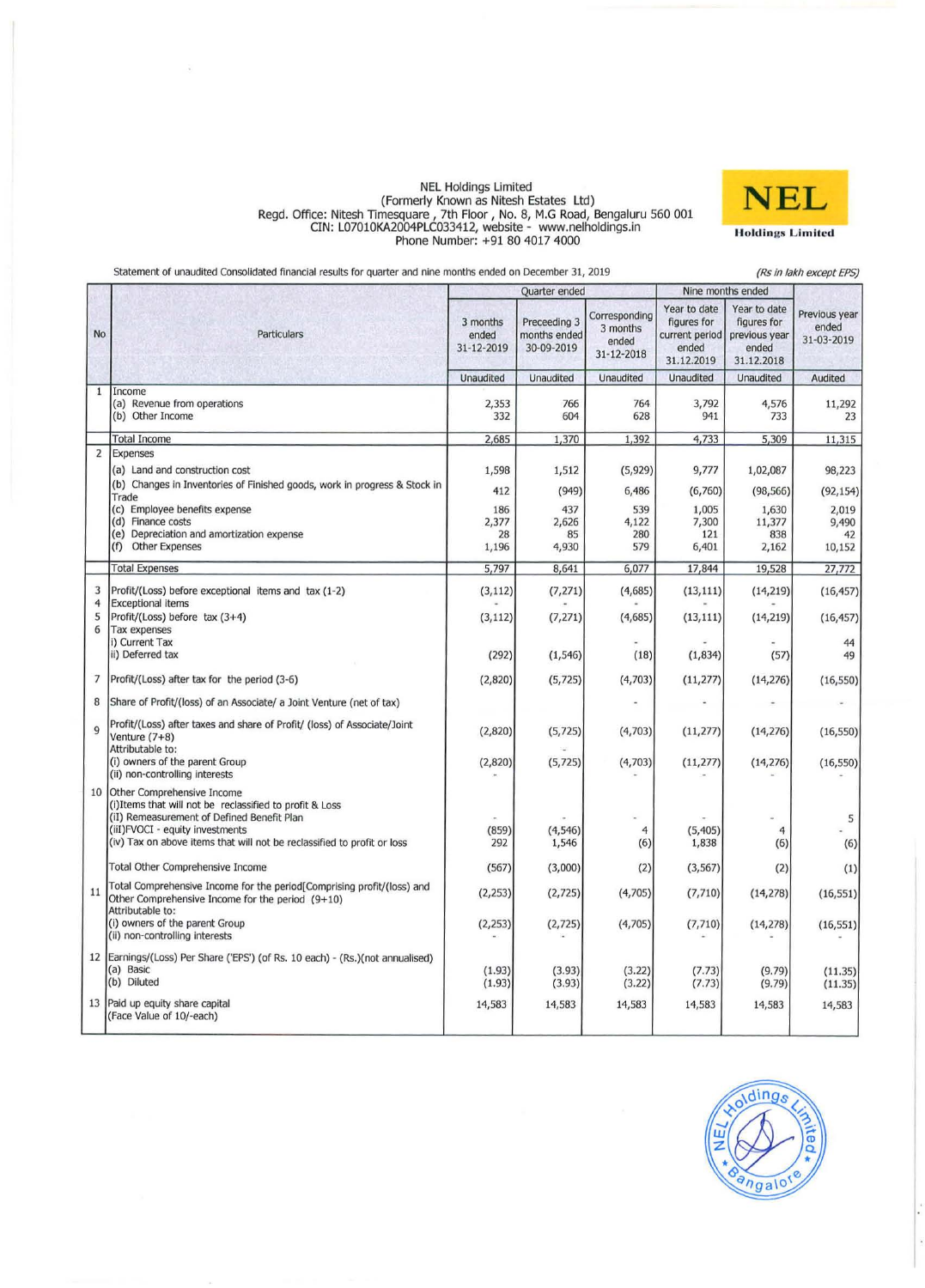#### Notes to the financial results:

1 The consolidated financial results for the quarter and nine months ended 31st December 2019 have been reviewed by the Audit committee and on its recommendation has been approved by the Board of Directors at its meeting held on 14th February 2020. The figures for the quarter and nine months ended 31st December 2019 was subject to limited review by statutory auditors of NEL Holdings Limited and its subisidiaries. The information presented above is prepared in accordance with the Indian Accounting Standards (Ind AS) as prescribed under Section 133 of the Companies Act, 2013 read with Rule 3 of the Companies (Indian Accounting Standards) Rules, 2015 as amended and Companies (Indian Accounting Standards) Amendment Rules, 2016. These results are uploaded on the Company website i.e. www.nelholdings.in and on the Stock Exchanges where the shares of the Company are listed i.e. www.bseindia.com.

These results include the result of the following subsidiaries and joint ventures.

Subsidiaries: NHDPL Properties Private Limited (Formerly known as Nitesh Housing Developers Private Limited), NUDPL Enterprises Private Limited (Formerly known as Nitesh Urban Development Private Limited), Nitesh Indiranagar Retail Private Limited, LOB Properties Private Limited (formerly known as Nitesh Property Management Private Limited) and Courtyard Hospitality Private Limited (formerly known as Courtyard Constructions Private Limited)

#### Joint Ventures: Nitesh Estates-Whitefield

The information presented above is prepared In accordance with the Indian Accounting Standards (lnd AS) as prescribed under Section 133 of the Companies Act, 2013 read with Rule 3 of the Companies (Indian Accounting Standards) Rules, 2015 as amended.

2 Ind AS 116 "Leases" mandatory for reporting periods beginning on or after 1st April, 2019 as notified by the Ministry of Corporate Affairs (MCA) vide Companies (Indian Accounting Standard), Amendment Rules, 2019, replacing the existing lease rental recognition criteria. The application of Ind AS 116 has impacted the group's accounting for recognition of leases payments.

The group has applied the modified retrospective approach of all lease contracts as at 1st April, 2019 and has given given impact of Ind AS 116 implication by debiting retained earnings as at that date by Rs. 93.13 lakhs (net of tax). Accordingly, the comparatives have not been restated and hence not comparable with previous period figures. Due to the implication of Ind AS 116 "Leases", Finance Cost is increased by Rs. 30.39 lakhs and Depreciation and Amortisation Expenses is increased by Rs. 88.07 lakhs and lease rent expenses is reduced by Rs. 139.85 lakhs and Profit before Tax for the period is increased by 21.39 lakhs.

3 The Group primarily operates in two business segments - 'Residential' and 'Retail' . AU operations are in India and hence there is no geographical segment.

Figures for unaudited standalone financial results of the company for the quarter and nine month ended December 31, 2019

|           |                            | <b>Ouarter</b> ended            |                                            |                                                  | Nine months ended                                                                  |                                                    |                                      |
|-----------|----------------------------|---------------------------------|--------------------------------------------|--------------------------------------------------|------------------------------------------------------------------------------------|----------------------------------------------------|--------------------------------------|
| <b>No</b> | Particulars                | 3 months<br>ended<br>31-12-2019 | Preceeding 3<br>months ended<br>30-09-2019 | Corresponding<br>3 months<br>ended<br>31-12-2018 | Year to date<br>figures for<br>current period previous year<br>ended<br>31.12.2019 | Year to date<br>figures for<br>ended<br>31.12.2018 | Previous year<br>ended<br>31-03-2019 |
|           |                            | Unaudited                       | Unaudited                                  | Unaudited                                        | Unaudited                                                                          | Unaudited                                          | Audited                              |
|           | a Revenue from Operations  | 1,126                           | 492                                        | 454                                              | 1,775                                                                              | 2,413                                              | 8,439                                |
|           | b Profit/(Loss) before tax | (2,602)                         | (6,588)                                    | (1,605)                                          | (10,748)                                                                           | (4,720)                                            | (14, 463)                            |
|           | c Profit/(Loss) after tax  | (2, 326)                        | (5,059)                                    | (1,635)                                          | (8,964)                                                                            | (4,779)                                            | (14, 550)                            |

5 The Group has received an intimation from debenture holders for non redemption of debentures and for recovery of unpaid principal of Rs 55 crores and corresponding interest.

6 Rgures of NHDPl Properties Private Limited (Formerly known as Nitesh Housing Developers Private Limited), NUDPL Enterprises Private Limited (Formerly known as Nitesh Urban Development Private Limited) and LOB Properties Private Limited (formerly known as Nitesh Property Management Private Limited) indicate negative net worth, the effect of which is reflected in the consolidated financial results of NEL Holdings Limited. The Group has incurred loss in the current period and previous year and the net worth has been fully eroded by the accumulated losses of the past period. The consolidated financials information has been prepared on a going concern basis not withstanding accumulated losses as on 31st December 2019 and negative net current assets situation because of support of holding company to the above mentioned subsidiaries.

The Parent Company and certain subsidiaries have defaulted on payment to lenders, both Principal (Rs 1038.23 Cr) as well as Interest (Rs 222.98 Cr) as the facilities have been called off by the banks & financial institutions and entire outstanding has become due for payment.

The Parent Company and certain subsidiaries have not provided for penal interest charged by bank for Rs. 23.86 Cr towards default in payment of Principal & Interest. Non recognitlon of the same has resulted Into understatement of loss by Rs. 23.86 Cr as on 31st December, 2019.

9 The figures in respect of previous period have been regrouped/recast wherever necessary.

For and on behalf of the Board of Directors of NEL Holdings Limited (Formerly known as Nltesh Estates limited)

 $300$ 

L.S. Vaidyanathan DIN: 00304652 Executive Director

Place: Bengaluru, India Date: 14th February 2020

oldings Щ Bangalo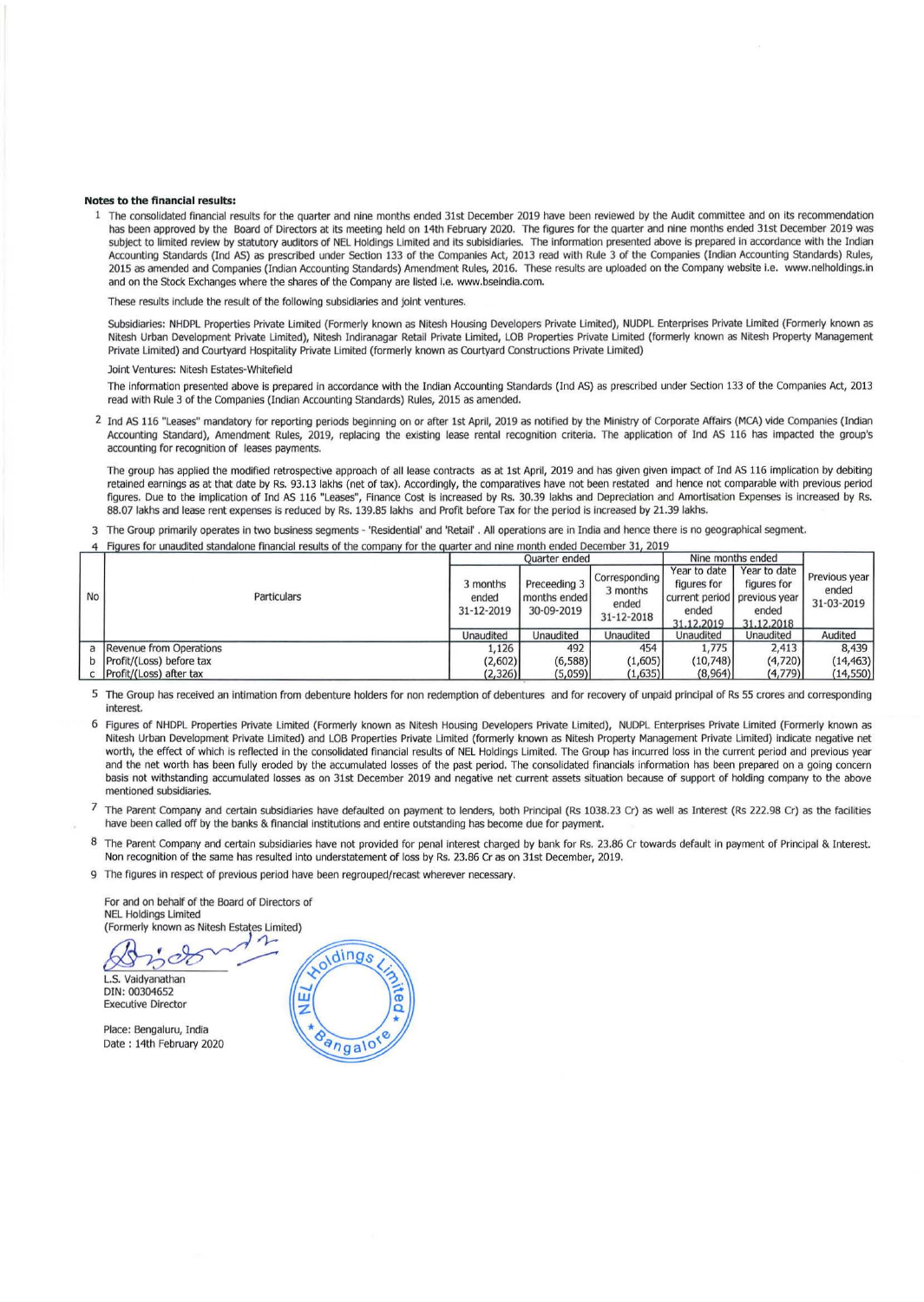### NEL Holdinos Limited (Formerly Known as Nitesh Estates Ltd) Regd. Office: Nitesh Timesquare, 7th Floor, No. 8, M.G Road, Bengaluru 560 001 CIN: L0701OKA2004PLC033412, website - www.nelholdings. ln Phone Number: +91 80 4017 4000

### **Consolidated Segment wise revenue, results**

|                         | (Rs in lakh except EPS)                                                                          |                                          |                                             |                                               |                                            |                                                                                      |                                         |  |
|-------------------------|--------------------------------------------------------------------------------------------------|------------------------------------------|---------------------------------------------|-----------------------------------------------|--------------------------------------------|--------------------------------------------------------------------------------------|-----------------------------------------|--|
|                         | Particulars                                                                                      |                                          | Quarter ended                               |                                               | Nine months ended                          |                                                                                      |                                         |  |
| No                      |                                                                                                  | 3 months ended<br>31-12-2019             | Preceeding 3<br>months ended 30-<br>09-2019 | Corresponding 3<br>months ended<br>31-12-2018 | Year to date<br>period ended<br>31.12.2019 | Year to date<br>figures for current figures for previous<br>year ended<br>31.12.2018 | Previous year<br>ended<br>31-03-2019    |  |
|                         |                                                                                                  | unaudited                                | unaudited                                   | unaudited                                     | unaudited                                  | unaudited                                                                            | Audited                                 |  |
| 1                       | <b>Segment revenue</b><br>(a) Residential<br>(b) Retail                                          | 2,353                                    | 766                                         | 596<br>167                                    | 3,792                                      | 3,735<br>841                                                                         | 11,292                                  |  |
|                         | <b>Total</b><br>Less: Inter-segment revenue                                                      | 2,353                                    | 766                                         | 763                                           | 3,792                                      | 4,576                                                                                | 11,292                                  |  |
|                         | <b>Net income from operations</b>                                                                | 2,353                                    | 766                                         | 763                                           | 3,792                                      | 4,576                                                                                | 11,292                                  |  |
| $\overline{\mathbf{2}}$ | <b>Segment results</b><br>Profit/(loss) before tax and interest<br>(a) Residential<br>(b) Retail | (1,067)                                  | (5,248)                                     | (8)<br>(1, 184)                               | (6, 752)                                   | (2,025)<br>(1, 551)                                                                  | (3,660)<br>(3, 331)                     |  |
|                         | <b>Total</b>                                                                                     | (1,067)                                  | (5,248)                                     | (1, 192)                                      | (6, 752)                                   | (3, 576)                                                                             | (6,991)                                 |  |
|                         | Add: Other income<br>Less: Interest                                                              | 332<br>2,377                             | 604<br>2,626                                | 629<br>4,122                                  | 941<br>7,300                               | 734<br>11,377                                                                        | 23<br>9,490                             |  |
|                         | Total profit/(loss) before tax                                                                   | (3, 112)                                 | (7, 270)                                    | (4,685)                                       | (13, 111)                                  | (14, 219)                                                                            | (16, 457)                               |  |
|                         | <b>Segment Assets</b><br>(a) Residential<br>(b) Retail<br>(c) Unallocated<br><b>Total</b>        | 1,95,345<br>31,584<br>64,394<br>2,91,322 | 2,11,831<br>33,020<br>64,065<br>3,08,916    | 2,65,559<br>57,497<br>1,122<br>3,24,178       | 1,95,345<br>31,584<br>64,394<br>2,91,323   | 2,65,559<br>57,497<br>1,122<br>3,24,178                                              | 2,57,450<br>33,060<br>1,140<br>2,91,650 |  |
|                         | <b>Segment Liabilities</b><br>(a) Residential<br>(b) Retail<br>(c) Unallocated                   | 2,38,003<br>10,044<br>77,447             | 2,52,511<br>11,464<br>76,869                | 3,16,964<br>50,230<br>1,227                   | 2,38,003<br>10,044<br>77,447               | 3,16,958<br>50,230<br>1,233                                                          | 3,04,634<br>11,443<br>1,178             |  |
|                         | <b>Total</b>                                                                                     | 3,25,494                                 | 3,40,843                                    | 3,68,420                                      | 3,25,494                                   | 3,68,420                                                                             | 3,17,255                                |  |

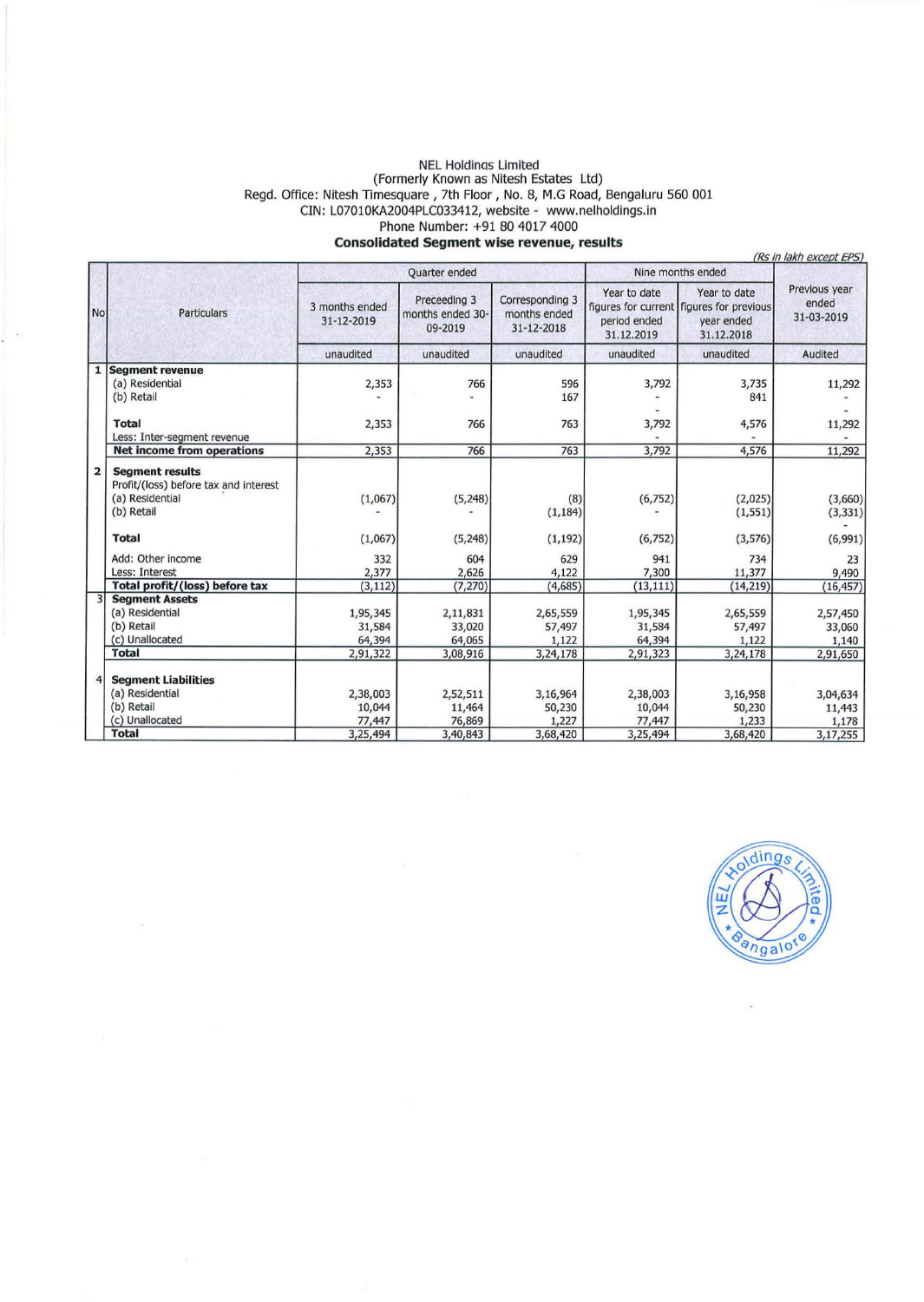

# 824, 2nd Cross, I I th Main HAL 2nd Stage, Indiranagar Bengaluru - 560 008. Tele: +91-41221'758 E-mail: ray ray@vsnl.net

> Independent Auditor's Review Report on consolidated unaudited quarterly and year to date financial results Pursuant to Regulation 33 of the SEBI (Listing Obligations and Disclosure Requirements) Regulations, 2015.

TO

# THE BOARD OF DIRECTORS OF

## NEL HOLDINGS LIMITED (FORMERLY KNOWN AS NITESH ESTATES LIMITED)

We have reviewed the accompanying Statement of Consolidated Unaudited Financial Results of **NEL Holdings Limited** (formerly known as Nitesh Estates Limited) ("the Parent") and its subsidiaries (the Parent and its subsidiaries together referred to as "the Group") and its share of the net loss after tax and total comprehensive income/loss of joint venture for the quarter and nine months ended  $31<sup>st</sup>$  December, 2019 ("the Statement"), being submitted by the Parent pursuant to the requirement of Regulation 33 of the SEBI (Listing Obligations and Disclosure Requirements) Regulations, 2015, as amended, read with SEBI Circular No. CIR/CFD/CMD1/80/2019 dated July 19, 2019 ('the Circular').

This Statement, which is the responsibility of the Parent's Management and approved by the Parent's Board of Directors, has been prepared in accordance with the recognition and measurement principles laid down in Indian Accounting Standard 34 "Interim Financial Reporting" ("Ind AS 34"), prescribed under Section 133 of the Companies Act, 2013, and other accounting principles generally accepted in India. Our responsibility is to express a conclusion on the Statement based on our review.

We conducted our review of the Statement in accordance with the Standard on Review Engagements (SRE) 2410 "Review of Interim Financial Information Performed by the Independent Auditor of the Entity", issued by the Institute of Chartered Accountants of India. A review of interim financial information consists of making inquiries, primarily of persons responsible for financial and accounting matters, and applying analytical and other review procedures. A review is substantially less in scope than an audit conducted in accordance with Standards on Auditing specified under Section  $143(10)$  of the Companies Act, 2013 and consequently does not enable us to obtain

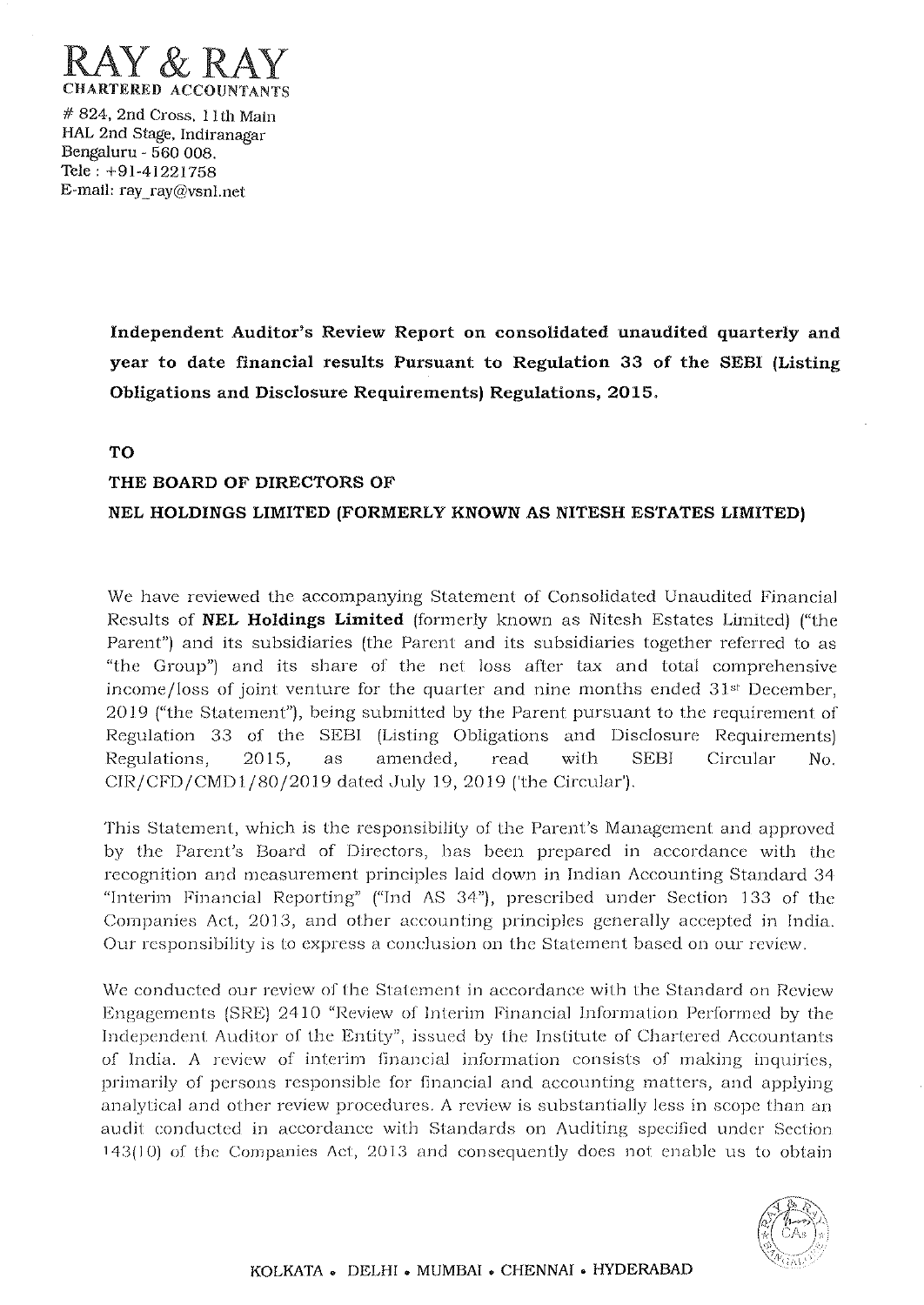

assurance that we would become aware of all significant matters that might be identified in an audit. Accordingly, we do not express an audit opinion.

We also performed procedures in accordance with the circular issued by the SEBI under Regulation 33  $(8)$  of the SEBI (Listing Obligations and Disclosure Requirements) Regulations, 2015, as amended, to the extent applicable.

The Statement includes the results of the following entities:

- NHDPL Properties Private Limited (formerly known as Nitesh Housing Developers Pvt Ltd)
- NUDPL Enterprises Private Limited (forrnerly known as Nitesh Urban Development Pvt, Ltd.)
- LOB Property Management Private Limited (formerly known as Nitesh Property Management Pvt. Ltd,)
- Nitcsh Indiranagar Retail Pvt. Ltd,
- Courtyard Hospitality Pvt. Ltd, (formerly known as Courtyard Construction Pvt. Ltd.)
- Nitesh Estate Whitefield A Joint Venture

Based on our review conducted and procedures performed as stated above, *except for defined employee benefit plan and its corresponding expenses in absence* of *an actuarial report and for the matters stated in the Emphasis* of *Matter paragraph below,*  nothing has come to our attention, that causes us to believe that the accompanying Statement, prepared in accordance with the recognition and measurement principles laid down in the aforesaid Indian Accounting Standard and other accounting principles generally accepted in India, has not disclosed the information required to be disclosed in terms of Regulation 33 of the SEBI (Listing Obligations and Disclosure Requirements) Regulations, 2015, as amended, including the manner in which it is to be disclosed, or that it contains any material misstatement.

## **Emphasis of Matter:**

1. The Group has advanced substantial amounts to various parties for acquiring various land and imrnovable properties on behalf of the Group which is under reconciliation. Most of these advances have been fully provided in the accounts since the parties are yel to hand over any land or property or repay the dues, The Group has entered into an assignment of claims and receivables with a third party for some of the advances al a substantially lower consideration and has also initiated legal action for **recovery.** 

2, The Group has decided to exit residential projects, To meet this objective, the Group will complete some of the projects which arc in an advanced stage of construction and exit some of the residential projects on 'as is where is' basis wherever prospective buyers are identifled for the concerned projects,